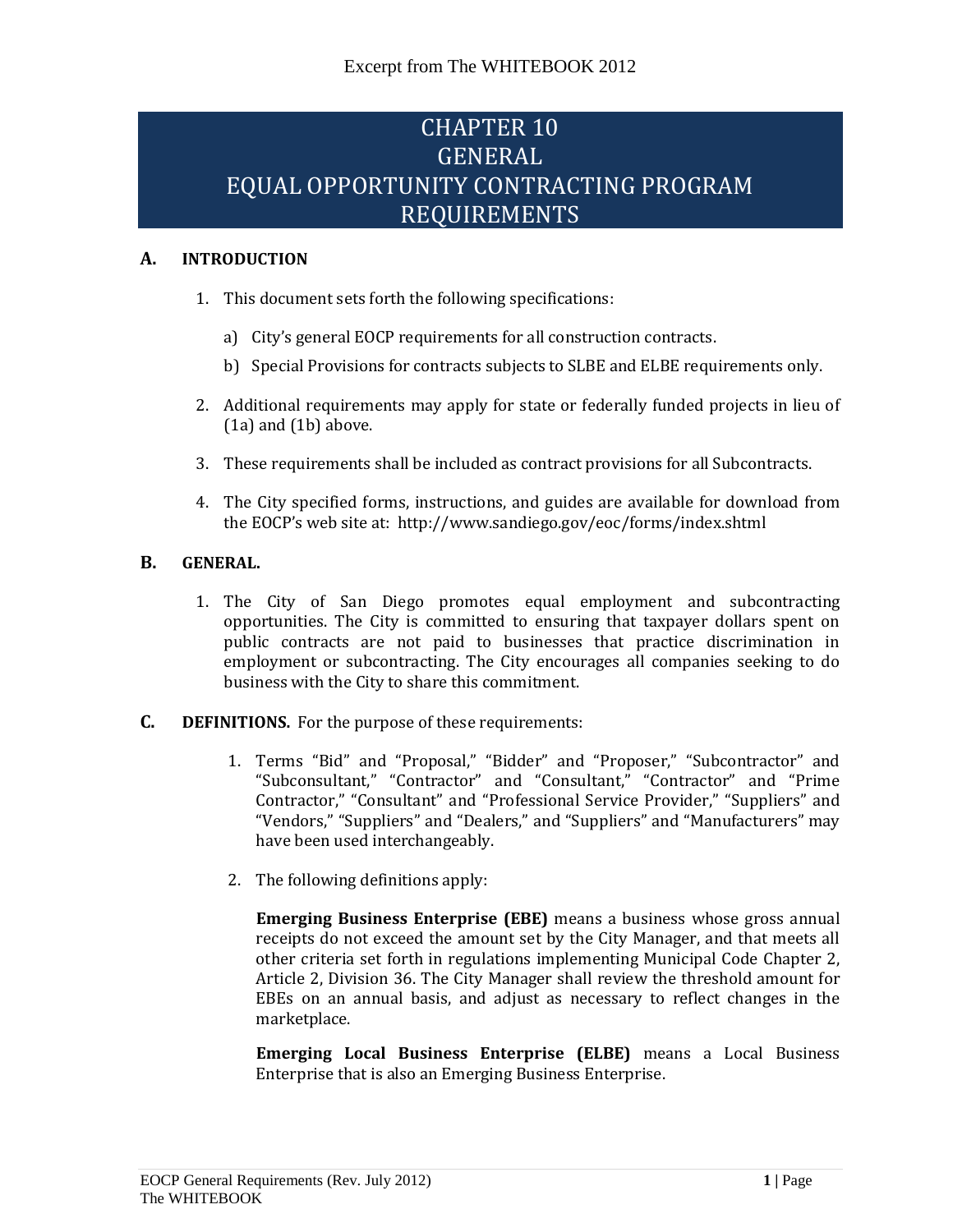**Minority Business Enterprise (MBE)** means a certified business which is at least 51% owned by African Americans, American Indians, Asians, Filipinos, Latinos, or combination and whose management and daily operation is controlled by one or more members of the identified ethnic groups. In the case of a publicly-owned business, at least 51% of the stock shall be owned by, and the business operated by, one or more members of the identified ethnic groups.

**Women Business Enterprise (WBE)** means a certified business which is at least 51% owned by one or more women and whose management and daily operation is controlled by the qualifying party(ies). In the case of a publiclyowned business, at least 51% of the stock shall be owned by, and the business operated by, one or more women.

**Disadvantaged Business Enterprise (DBE)** means a certified business which is at least 51% owned and operated by one or more socially and economically disadvantaged individuals and whose management and daily operation is controlled by the qualifying party(ies). In the case of a publicly-owned business, at least 51% of the stock shall be owned by, and the business operated by, socially and economically disadvantaged individuals.

**Disabled Veteran Business Enterprise (DVBE)** means a certified business which is at least 51% owned and operated by one or more veterans with a service related disability and whose management and daily operation is controlled by the qualifying party(ies) The firm shall be certified by the State of California's Department of General Services, Office of Small and Minority Business.

**Other Business Enterprise (OBE)** means any business which does not otherwise qualify as Minority, Woman, Disadvantaged or Disabled Veteran Business Enterprise.

**Small Business Enterprise (SBE)** means a business whose gross annual receipts do not exceed the amount set by the City Manager, and that meets all other criteria set forth in regulations implementing Municipal Code Chapter 2, Article 2, Division 36. The City Manager shall review the threshold amount for SBEs on an annual basis, and adjust as necessary to reflect changes in the marketplace. A business certified as a Disabled Veteran Business Enterprise by the State of California, and that has provided proof of such certification to the City Manager, shall be deemed to be an SBE.

**Small Local Business Enterprise (SLBE)** means a Local Business Enterprise that is also a Small Business Enterprise.

# **D. CITY'S EQUAL OPPORTUNITY COMMITMENT.**

# **1. Nondiscrimination in Contracting Ordinance.**

1. The Contractor and Subcontractors shall comply with requirements of the City's *Nondiscrimination in Contracting Ordinance*, San Diego Municipal Code §§22.3501 through 22.3517.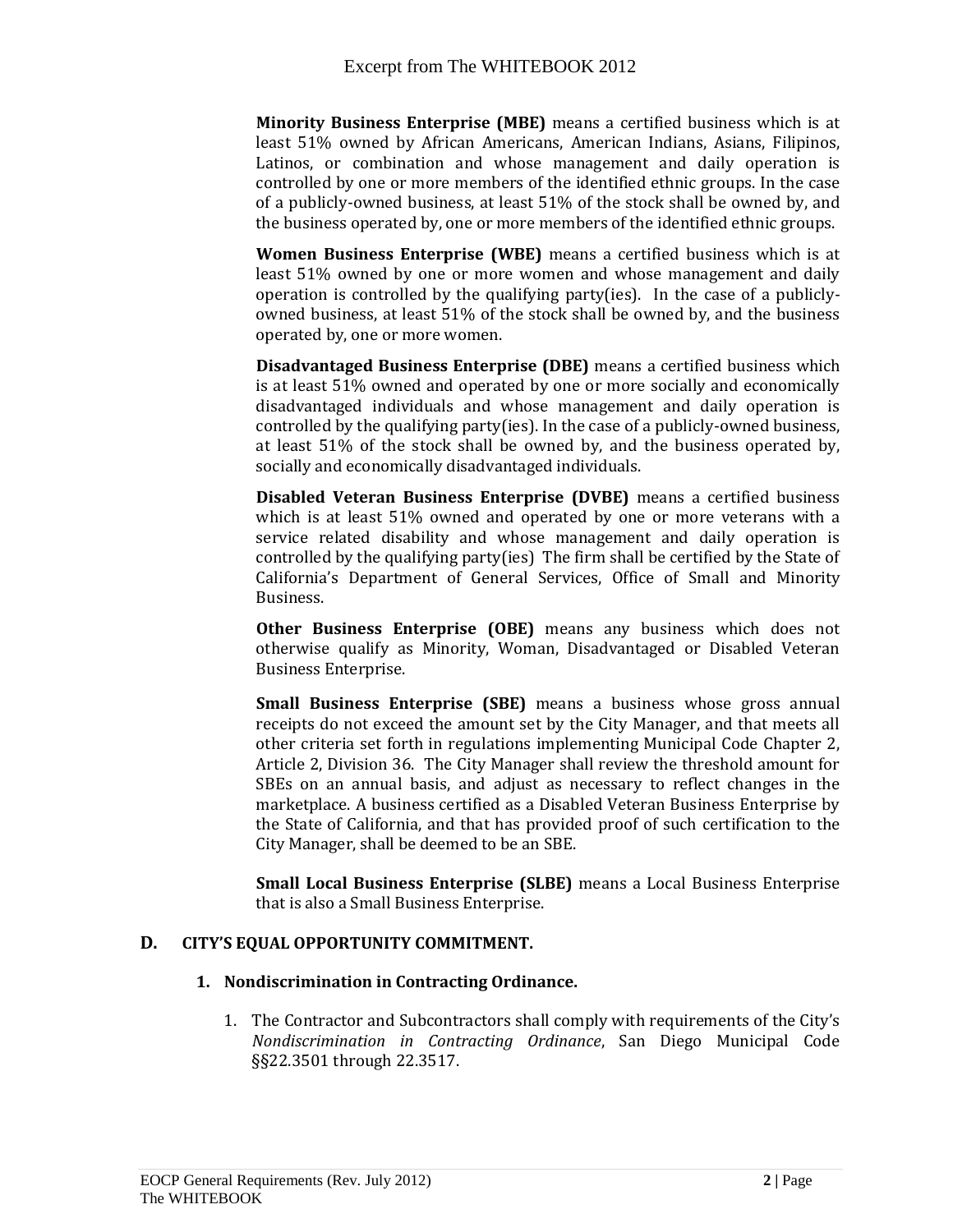- 2. Disclosure of Discrimination Complaints. As part of its Bid or Proposal, the Bidder shall provide to the City a list of all instances within the past 10 years where a complaint was filed or pending against Bidder in a legal or administrative proceeding alleging that Bidder discriminated against its employees, subcontractors, vendors, or suppliers, and a description of the status or resolution of that complaint, including any remedial action taken.
- 3. The following language shall be included in contracts for City projects between the Prime Contractor and Subcontractors and Suppliers:

"The Contractor shall not discriminate on the basis of race, gender, religion, national origin, ethnicity, sexual orientation, age, or disability in the solicitation, selection, hiring, or treatment of subcontractors, vendors, or suppliers. The Contractor shall provide equal opportunity for subcontractors to participate in subcontracting opportunities. The Contractor understands and agrees that violation of this clause shall be considered a material breach of the contract and may result in contract termination, debarment, or other sanctions."

- 4. Upon the City's request, the Contractor agrees to provide to the City, within 60 days, a truthful and complete list of the names of all Subcontractors and Suppliers that the Contractor has used in the past 5 years on any of its contracts that were undertaken within San Diego County, including the total dollar amount paid by the Contractor for each subcontract or supply contract.
- 5. The Contractor further agrees to fully cooperate in any investigation conducted by the City pursuant to the City's Nondiscrimination in Contracting Ordinance, Municipal Code §§22.3501 through 22.3517. The Contractor understands and agrees that violation of this clause shall be considered a material breach of the Contract and may result in remedies being ordered against the Contractor up to and including contract termination, debarment and other sanctions for violation of the provisions of the Nondiscrimination in Contracting Ordinance. The Contractor further understands and agrees that the procedures, remedies and sanctions provided for in the Nondiscrimination in Contracting Ordinance apply only to violations of the Ordinance.

# **E. EQUAL EMPLOYMENT OPPORTUNITY OUTREACH PROGRAM.**

- 1. The Contractor and Subcontractors, shall comply with the City's Equal Employment Opportunity Outreach Program, San Diego Municipal Code §§22.2701 through 22.2707.
- 2. The following language shall be included in contracts for City projects between the Prime Contractor and Subcontractors and Suppliers:

"The Contractor shall not discriminate against any employee or applicant for employment on any basis prohibited by law. Contractor shall provide equal opportunity in all employment practices. Prime Contractor shall ensure their subcontractors comply with this program. Nothing in this section shall be interpreted to hold a prime contractor liable for any discriminatory practice of its subcontractors."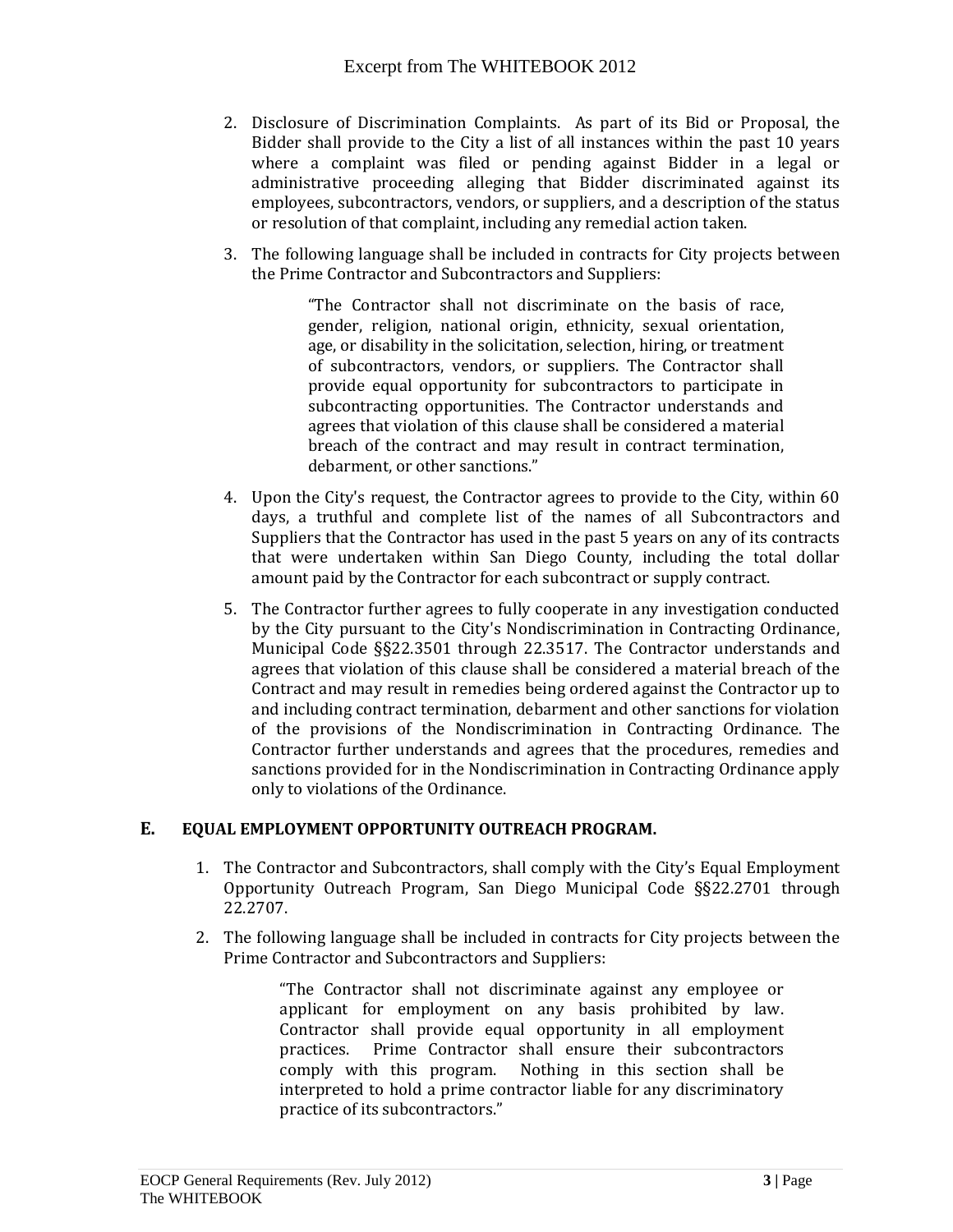- 3. If the Contract is competitively solicited, the selected Bidder shall submit a Work Force Report (Form BB05), within 10 Working Days after receipt by the Bidder of Contract forms to the City for approval as specified in the Notice of Intent to Award letter from the City.
- 4. If a Work Force Report is submitted, and the City determines there are underrepresentations when compared to County Labor Force Availability data, the selected Bidder shall submit an Equal Employment Opportunity Plan.
- 5. If the selected Bidder submits an Equal Employment Opportunity Plan, it shall include the following assurances:
	- 1. The Contractor shall maintain a working environment free of discrimination, harassment, intimidation and coercion at all sites and in all facilities at which the Contractor's employees are assigned to work.
	- 2. The Contractor reviews its EEO Policy, at least annually, with all on-site supervisors involved in employment decisions.
	- 3. The Contractor disseminates and reviews its EEO Policy with all employees at least once a year, posts the policy statement and EEO posters on all company bulletin boards and job sites, and documents every dissemination, review and posting with a written record to identify the time, place, employees present, subject matter, and disposition of meetings.
	- 4. The Contractor reviews, at least annually, all supervisors' adherence to and performance under the EEO Policy and maintains written documentation of these reviews.
	- 5. The Contractor discusses its EEO Policy Statement with subcontractors with whom it anticipates doing business, includes the EEO Policy Statement in its subcontracts, and provides such documentation to the City upon request.
	- 6. The Contractor documents and maintains a record of all bid solicitations and outreach efforts to and from subcontractors, contractor associations and other business associations.
	- 7. The Contractor disseminates its EEO Policy externally through various media, including the media of people of color and women, in advertisements to recruit, maintains files documenting these efforts, and provides copies of these advertisements to the City upon request.
	- 8. The Contractor disseminates its EEO Policy to union and community organizations.
	- 9. The Contractor provides immediate written notification to the City when any union referral process has impeded the Contractor's efforts to maintain its EEO Policy.
	- 10. The Contractor maintains a current list of recruitment sources, including those outreaching to people of color and women, and provides written notification of employment opportunities to these recruitment sources with a record of the organizations' responses.
	- 11. The Contractor maintains a current file of names, addresses and phone numbers of each walk-in applicant, including people of color and women, and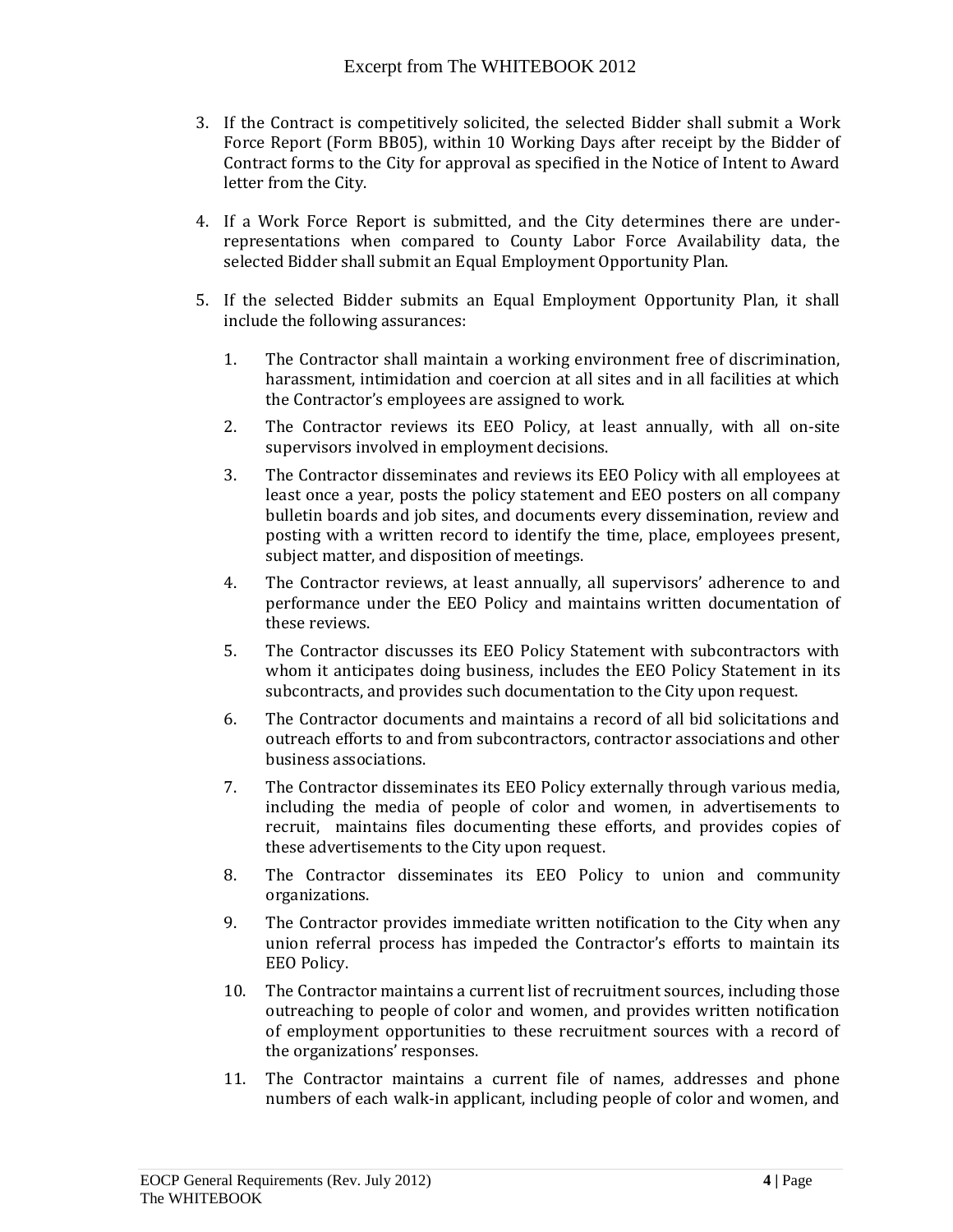referrals from unions, recruitment sources, or community organizations with a description of the employment action taken.

- 12. The Contractor encourages all present employees, including people of color and women employees, to recruit others.
- 13. The Contractor maintains all employment selection process information with records of all tests and other selection criteria.
- 14. The Contractor develops and maintains documentation for on-the-job training opportunities, participates in training programs, or both for all of its employees, including people of color and women, and establishes apprenticeship, trainee, and upgrade programs relevant to the Contractor's employment needs.
- 15. The Contractor conducts, at least annually, an inventory and evaluation of all employees for promotional opportunities and encourages all employees to seek and prepare appropriately for such opportunities.
- 16. The Contractor ensures the company's working environment and activities are non-segregated except for providing separate or single-user toilets and necessary changing facilities to assure privacy between the sexes.

# **F. SUBCONTRACTING.**

- 1. The City encourages all eligible business enterprises to participate in City contracts as Contractor, Subcontractor, and joint venture partner with the Contractor, Subcontractors, or Suppliers. The Contractor is encouraged to take positive steps to diversify and expand their subcontractor solicitation base and to offer subcontracting opportunities to all eligible business firms including SLBEs, ELBEs, MBEs, WBEs, DBEs, DVBEs, and OBEs.
- 2. For subcontractor participation level requirements, see the Notice Inviting Bids, RFP, or Special Notice included in the Contract Documents where applicable.
- 3. For the purpose of achieving the mandatory subcontractor participation percentage, the City will not account for the Field Orders, Additive or Deductive, and Allowance – Type II Bid Items in the calculation. Allowance – Type I Bid Items are part of the Base Bid integral to the SOW.
- 4. Each joint venture partner shall be responsible for a clearly defined scope of work. In addition, an agreement shall be submitted, signed by all parties, identifying the extent to which each joint venture partner shares in ownership, control, management, risk and profits of the joint venture.

# **G. LISTS OF SUBCONTRACTORS AND SUPPLIERS.**

- 1. The Bidders shall comply with the Subletting and Subcontracting Fair Practices Act, Public Contract Code §§4100 through 4113, inclusive.
- 2. The Bidders shall list all Subcontractors who will receive more than 0.5% of the total Bid amount or \$10,000, whichever is greater on the form provided in the Contract Documents i.e., a subcontractors list.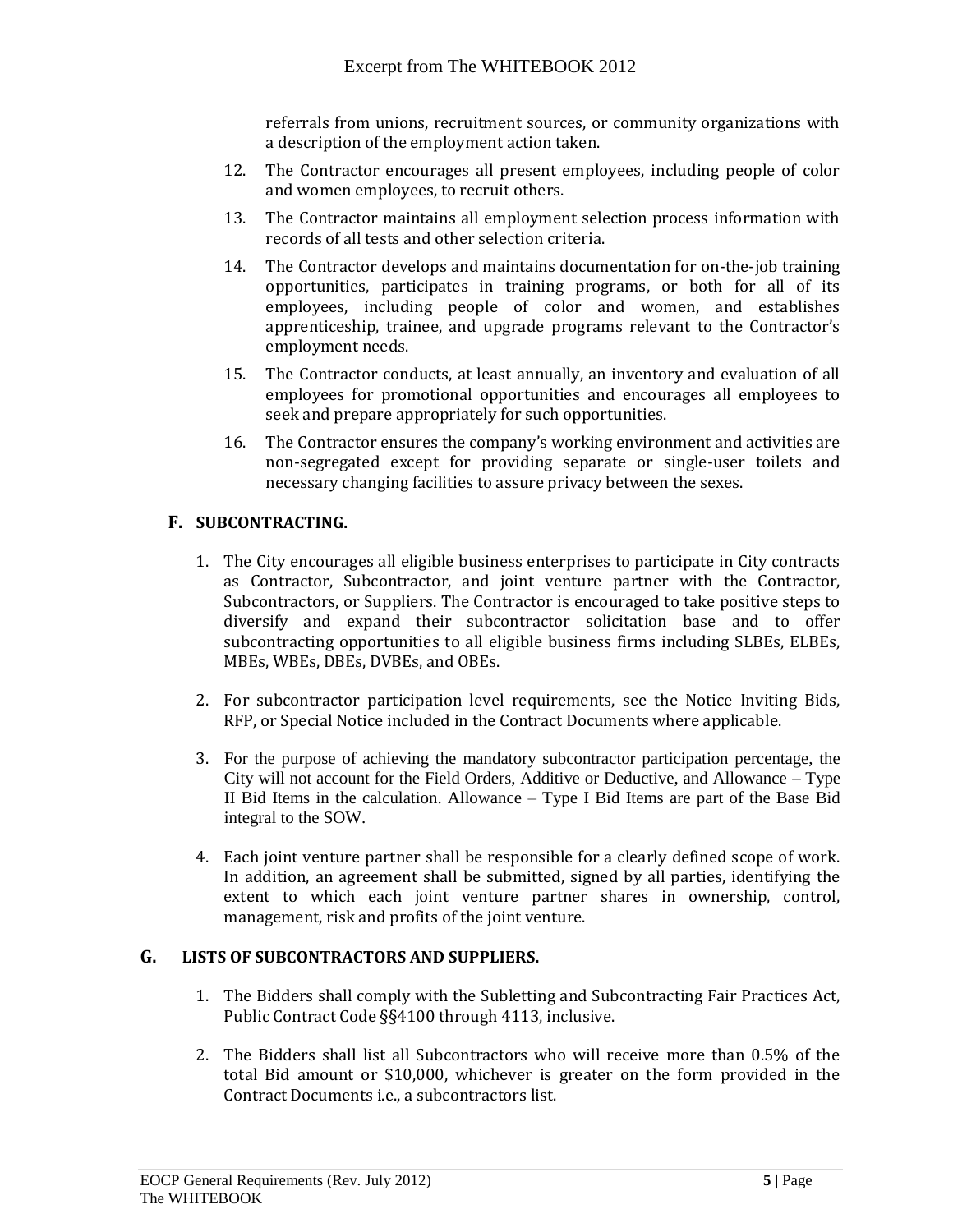- 3. The subcontractor list shall include the Subcontractor's name, , telephone number including area code, physical address, scope of work, the dollar amount of the proposed subcontract, Subcontractor's certification status, and name of the certifying agency.
- 4. The listed Subcontractor shall be appropriately licensed pursuant to the Contractor License Law.
- 5. For Design-Build Contracts, refer to the RFQ and RFP for each Project or Task Order.

# **H. SUBCONTRACTOR AND SUPPLIER SUBSTITUTIONS.**

- 1. Listed Subcontractors and Suppliers shall not be substituted without the Express authorization of the City or its duly authorized agent.
- 2. Request for Subcontractor or Supplier substitution shall be made in writing to the Public Works Contracting Group, Attention Contracts Specialist, 1200 Third Avenue, Suite 200, San Diego, CA 92101 with a copy to the Engineer.
- 3. The request shall include a thorough explanation of the reason(s) for the substitution, including dollar amounts and a letter from each substituted Subcontractor or Supplier stating that they (the Subcontractors or Suppliers) release all interest in working on the Project, written confirmation from the new Subcontractor or Supplier stating that they agree to work on the Project along with the dollar value of the work to be performed.
- 4. Written approval of the substitution request shall be received by the Contractor, from the City or its authorized officer, prior to any unlisted Subcontractor or Supplier performing work on the Project.
- 5. Substitution of Subcontractors and Suppliers without authorization shall subject the Contractor to those penalties set forth in Public Contract Code §4110.
- 6. Requests for Supplier substitution shall be made in writing at least 10 days prior to the provision of materials, supplies or services by the proposed Supplier, and shall include proof of written notice to the originally listed Supplier of the proposed substitution.
- 7. A Contractor whose Bid is accepted may not:
	- 1. Substitute a person as Subcontractor or Supplier in place of the Subcontractor, Supplier listed in the original bid, except that the City, or it's duly authorized officer, may consent to the substitution of another person as a Subcontractor or Supplier in any of the following situations:
		- a) When the Subcontractor or Supplier listed in the Bid after having a reasonable opportunity to do so fails or refuses to execute a written contract with the Contractor, when that written contract, based upon the Contract Documents or the terms of that Subcontractor's or Supplier's written bid is presented to the Subcontractor or Supplier by the Contractor.
		- b) When the listed Subcontractor or Supplier becomes bankrupt or insolvent.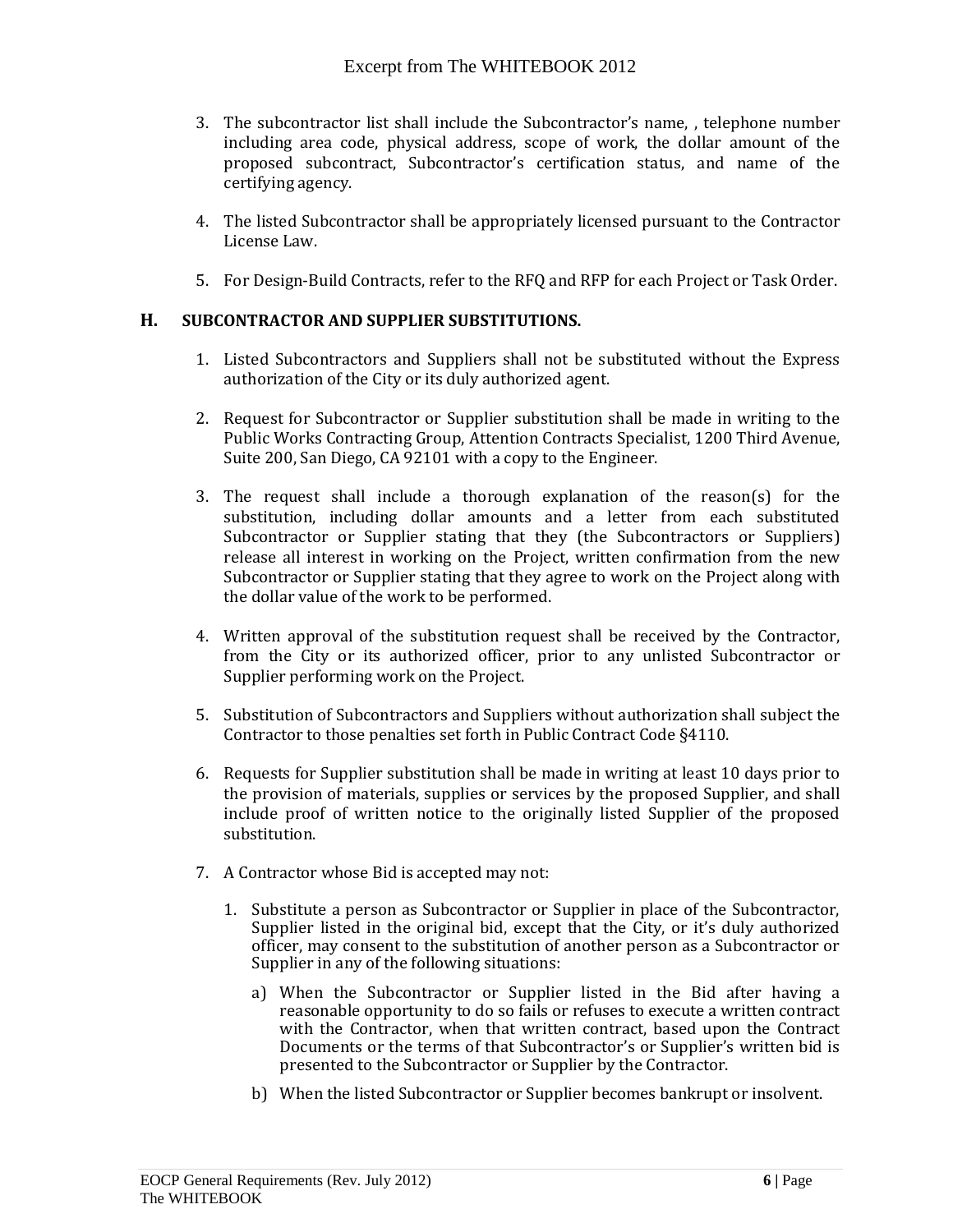- c) When the listed Subcontractor or Supplier fails to perform its contract.
- d) When the listed subcontractor fails or refuses to meet bond requirements as set forth in Public Contract Code §4108.
- e) When the Contractor demonstrates to the City or it's duly authorized officer, subject to the provisions set forth in Public Contract Code §4107.5, that the name of the Subcontractor was listed as the result of an inadvertent clerical error.
- f) When the listed Subcontractor is not licensed pursuant to the contractors license laws.
- g) When the listed Subcontractor is ineligible to work on a public works project pursuant to work on a public works project pursuant to §§1777.1 or 1777.7 of the Labor Code.
- h) When the City or its duly authorized agent determines that the listed Subcontractor is not a responsible contractor.
- i) When the City, or it's duly authorized officer, determines that the work performed by the listed Subcontractor or that the materials or supplies provided by the listed Supplier are substantially unsatisfactory and not in substantial accordance with the plans and specifications, or that the Subcontractor or Supplier is substantially delaying or disrupting the progress of the work.
- 2. Permit a contract to be voluntarily assigned or transferred or allow it to be performed by anyone other than the original Subcontractor, Supplier listed in the original bid without the consent of the City, or it's duly authorized officer.
- 3. Other than in the performance of "Change Orders" causing changes or deviations from the Contract, sublet or subcontract any portion of the work, or contract for materials or supplies in excess of 0.5% of the Contractor's total bid or \$10,000, whichever is greater as to which his or her original bid did not designate a Subcontractor or Supplier.
- 8. Following receipt of notice from the Contractor of the proposed substitution of a Subcontractor or Supplier, the listed Subcontractor or Supplier who has been so notified shall have 5 Working Days within which to submit written objections to the substitution to the Contract Specialist with a copy to the Engineer. Failure to file these written objections shall constitute the listed Subcontractor or Supplier's consent to the substitution. If written objections are filed, the City shall give notice in writing of at least 5 Working Days to the listed Subcontractor or Supplier of a hearing by the City on the Contractor's request for substitution.

# **I. PROMPT PAYMENT**.

1. The Contractor or Subcontractor shall pay to any subcontractor, not later than 7 days of receipt of each progress payment, unless otherwise agreed to in writing; the respective amounts allowed the contractor on account of the work performed by the subcontractors, to the extent of each subcontractor's interest therein. In cases of subcontractor performance deficiencies, the Contractor shall make written notice of any withholding to the Subcontractor with a copy to the Contracts Specialist. Upon correction of the deficiency, the Contractor shall pay the Subcontractor the amount previously withheld within 14 days after payment by the City.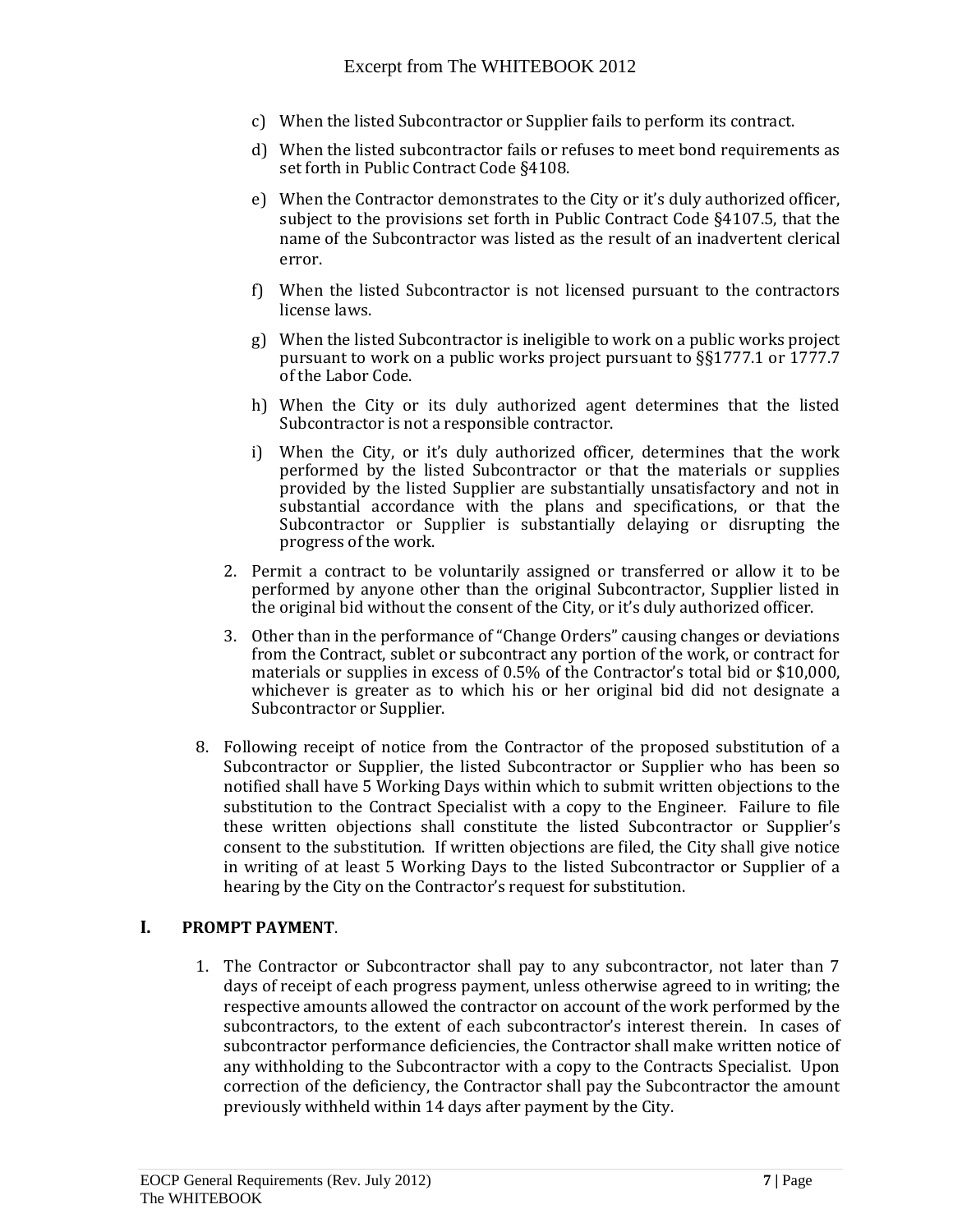2. Any violation of California Business and Professions Code, §7108.5 concerning prompt payment to Subcontractors shall subject the violating Contractor or Subcontractor to the penalties, sanction and other remedies of that section. This requirement shall not be construed to limit or impair any contractual, administrative, or judicial remedies otherwise available to the Contractor or Subcontractor in the event of a dispute involving late payment or nonpayment by the Prime Contractor, deficient subcontract performance, or noncompliance by a subcontractor.

# **J. PROMPT PAYMENT OF FUNDS WITHHELD TO SUBCONTRACTORS.**

- 1. The City will hold retention from the Contractor and will make prompt and regular incremental acceptances of portions, as determined by the Engineer, of the Work, and pay retention to the Contractor based on these acceptances.
- 2. The Contractor or Subcontractor shall return all monies withheld in retention from a Subcontractor within 30 days after receiving payment for Work satisfactorily completed and accepted including incremental acceptances of portions of the Work by the City.
- 3. Federal law (49CFR26.29) requires that any delay or postponement of payment over 30 days may take place only for good cause and with the City's prior written approval. Any violation of this provision shall subject the violating the Contractor or Subcontractor to the penalties, sanctions and other remedies specified in §7108.5 of the Business and Professions Code.
- 4. These requirements shall not be construed to limit or impair any contractual, administrative, or judicial remedies otherwise available to the Contractor or Subcontractor in the event of a dispute involving late payment or nonpayment by the Contractor, deficient subcontract performance, or noncompliance by a subcontractor.
- **K. CERTIFICATION.** The City accepts certifications of MBE, WBE, DBE, or DVBE by any of the following methods:
	- 1. Current certification by the State of California Department of Transportation (CALTRANS) as MBE, WBE or DBE;
	- 2. Current MBE or WBE certification from the California Public Utilities Commission. Additional information may be obtained from:

[http://www.cpuc.ca.gov/PUC/SupplierDiversity/CertInfo.htm;](http://www.cpuc.ca.gov/PUC/SupplierDiversity/CertInfo.htm)

3. Current MBE certification from the San Diego Regional Minority Supplier Diversity Council. Additional information may be obtained from:

[www.supplierdiversitysd.org;](http://www.supplierdiversitysd.org/)

4. DVBE certification is received from the State of California's Department of General Services, Office of Small and Minority Business (916) 322-5060 or go to their link at:

[http://www.pd.dgs.ca.gov/smbus/default.htm.](http://www.pd.dgs.ca.gov/smbus/default.htm)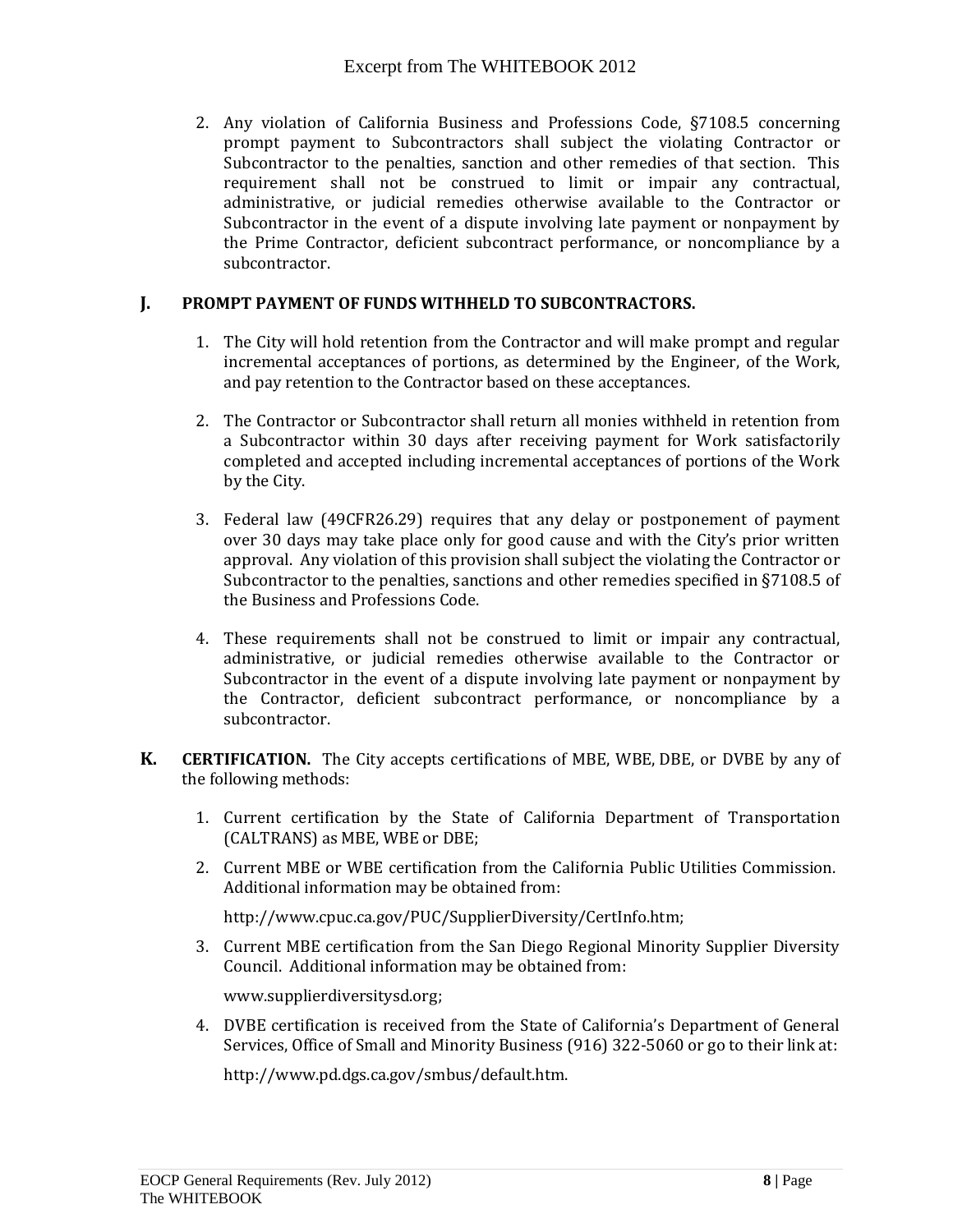5. Current certification by the City of Los Angles as DBE, WBE or MBE. For more information go to:

[http://bca.lacity.org/index.cfm?nxt\\_body=tutorials\\_c.cfm](http://bca.lacity.org/index.cfm?nxt_body=tutorials_c.cfm)

Subcontractors' valid proof of certification status e.g., copy of MBE, WBE, DBE, or DVBE certification shall be submitted as required.

# **L. CONTRACT RECORDS AND REPORTS.**

- 1. The Contractor shall maintain records of all subcontracts entered into with all firms, all project invoices received from Subcontractors and Suppliers, all purchases of materials and services from Suppliers, and all joint venture participation. Records shall show name, telephone number including area code, and business address of each Subcontractor and Supplier, and joint venture partner, and the total amount actually paid to each firm. Project relevant records, regardless of tier, may be periodically reviewed by the City.
- 2. The Contractor shall retain all records, books, papers, and documents directly pertinent to the Contract for a period of not less than 5 years after Notice of Completion; and allow access to said records by the City's authorized representatives.
- 3. The Contractor shall submit the following reporting using the City's web-based contract compliance i.e., Prism® portal:
	- 1. *Monthly Employment Utilization*. You and your Subcontractors and Suppliers must submit *Monthly Employment Utilization Reporting* by the 5th day of the subsequent month.
	- 2. *Monthly Payment*. You and your Subcontractors and Suppliers must submit *Monthly Payment Reporting* by the 5<sup>th</sup> day of the subsequent month.

Incomplete and/or delinquent reporting may cause payment delays, non-payment of invoice, or both.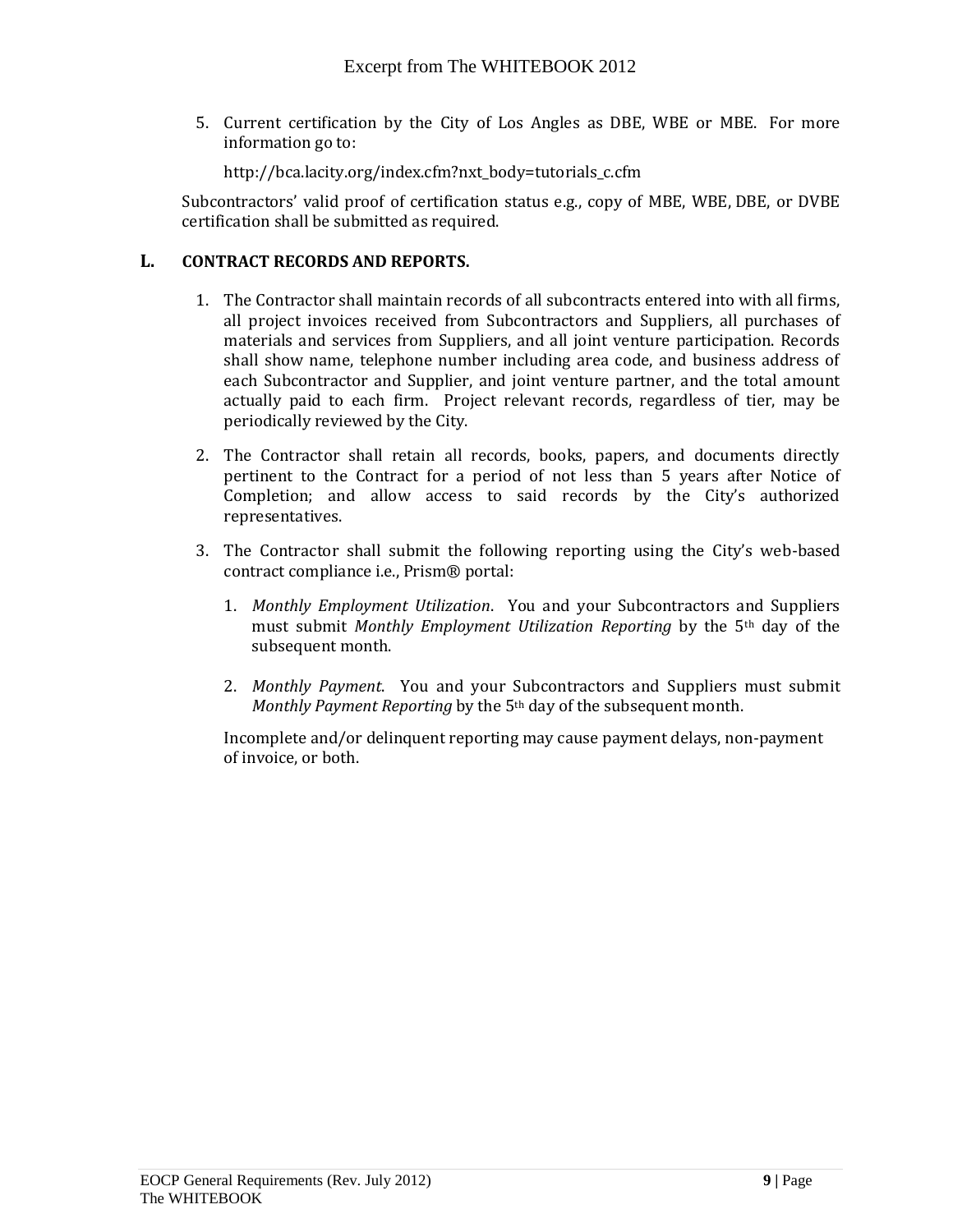# CHAPTER 11 EQUAL OPPORTUNITY CONTRACTING PROGRAM SUBCONTRACTING REQUIREMENTS (SLBE-ELBE ONLY)

#### **THESE SPECIAL PROVISIONS SUPPLEMENT THE POLICIES AND REQUIREMENTS ESTABLISHED BY THE CITY OF SAN DIEGO EQUAL OPPORTUNITY CONTRACTING PROGRAM SPECIFIED IN THE CITY'S GENERAL EOC REQUIREMENTS FOR CONTRACTS SUBJECT TO SLBE-ELBE REQUIREMENTS.**

# **A. GENERAL:**

- 1. It is the City's policy to encourage greater availability, capacity development, and contract participation by SLBE firms in City contracts. This policy is, in part, intended to further the City's compelling interest to stimulate economic development through the support and empowerment of the local community, ensure that it is neither an active nor passive participant in marketplace discrimination, and promote equal opportunity for all segments of the contracting community.
- 2. The City is committed to maximizing subcontracting opportunities for all qualified and available firms.
- 3. This policy applies to City-funded construction contracts. Bidders shall be fully informed of this policy as set forth in these specifications. Mandatory or voluntary subcontracting percentages, Bid Discounts, and restricted competition are specified in the Notice Inviting Bids.
- 4. The Bidders shall make subcontracting opportunities available to a broad base of qualified Subcontractors and shall achieve the minimum SLBE-ELBE subcontractor participation identified for this project.
- 5. Failure to subcontract the specified minimum (i.e., mandatory) percentages of Bid to qualified available SLBE-ELBE Subcontractors will cause a Bid to be rejected as nonresponsive unless the Bidder has demonstrated compliance with the affirmative steps as specified in the City's document titled "Small Local Business (SLBE) Program, INSTRUCTIONS FOR BIDDERS COMPLETING THE GOOD FAITH EFFORT SUBMITTAL" and has submitted documentation showing that all required positive efforts were made prior to Bid submittal due date. The required Good Faith Effort (GFE) documentation shall be submitted to the Contract Specialist.
- 6. The current list of certified SLBE-ELBE firms and information for completing the GFE submittal can be found on the City's EOC Department website: http://www.sandiego.gov/eoc/boc/slbe.shtml
- 7. At the City's sole discretion, these requirements may be waived in advance on projects deemed inappropriate for subcontracting participation.
- **B. DEFINITIONS**. The following definitions shall be used in conjunction with these specifications:

**Bid Discount** – Additional inducements or enhancements in the bidding process that are designed to increase the chances for the selection of SLBE firms in competition with other firms.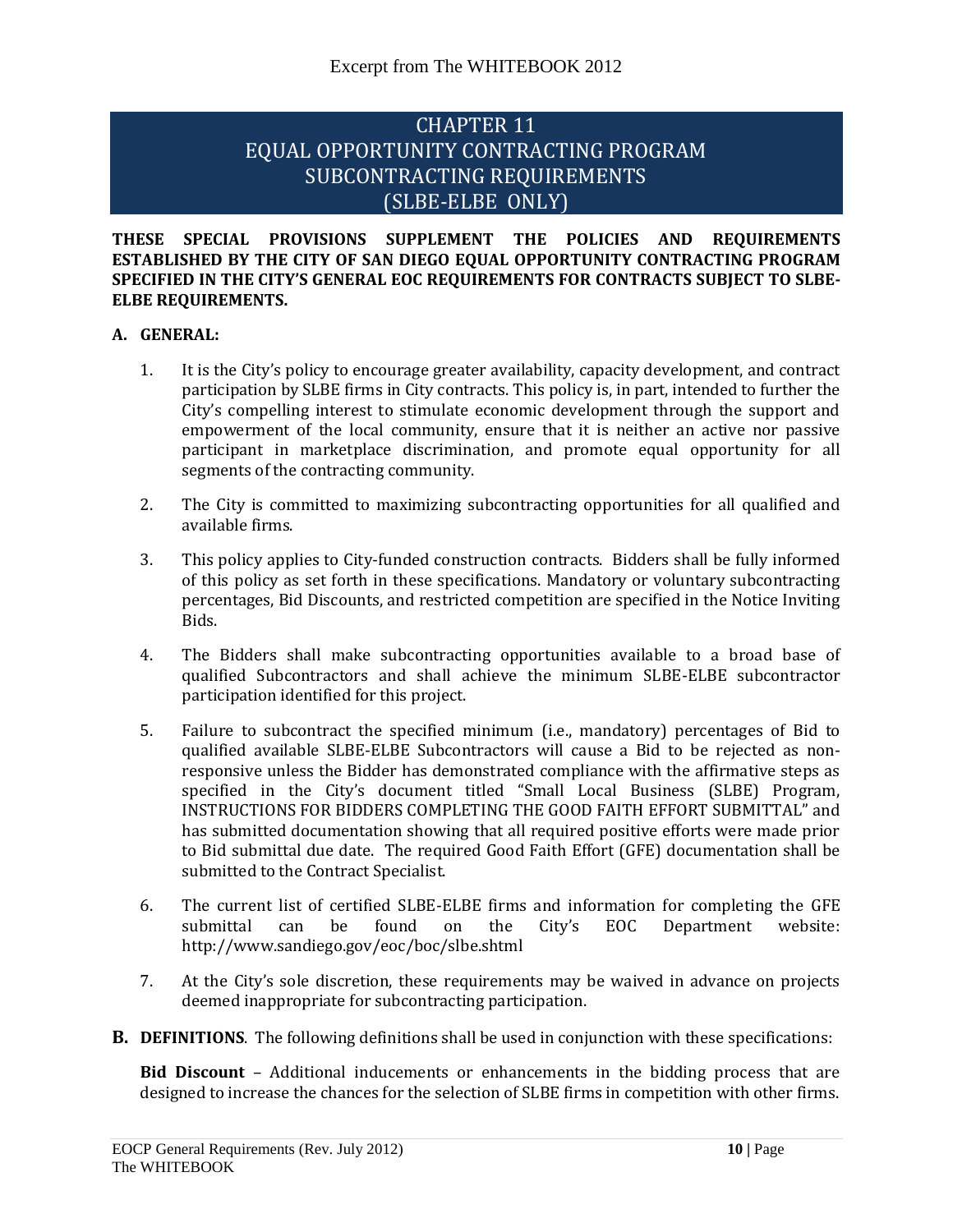**Commercially Useful Function** – An SLBE-ELBE performs a commercially useful function when it is responsible for execution of the Work and is carrying out its responsibilities by actually performing, managing, and supervising the work involved. To perform a commercially useful function, the SLBE-ELBE shall also be responsible, with respect to materials and supplies used on the Contract, for negotiating price, determining quantity and quality, ordering the material, and installing (where applicable) and paying for the material itself.

To determine whether an SLBE-ELBE is performing a commercially useful function, an evaluation will be performed of the amount of work subcontracted, normal industry practices, whether the amount the SLBE-ELBE firm is to be paid under the contract is commensurate with the Work it is actually performing and the SLBE-ELBE credit claimed for its performance of the Work, and other relevant factors. Specifically, an SLBE-ELBE does not perform a commercially useful function if its role is limited to that of an extra participant in a transaction, contract, or project through which funds are passed in order to obtain the appearance of meaningful and useful SLBE-ELBE participation, when in similar transactions in which SLBE-ELBE firms do not participate, there is no such role performed.

**Good Faith Efforts (GFE)** – Documentation of the Bidder's intent to comply with SLBE Program goals and procedures included in the City's SLBE Program, Instructions for Completing Good Faith Effort Submittal available from the City's EOCP website or the Contract Specialist.

**Independently Owned, Managed, and Operated** – Ownership of a SLBE-ELBE firm shall be direct, independent, and by individuals only. Business firms that are owned by other businesses or by the principals or owners of other businesses that cannot themselves qualify under the SLBE-ELBE eligibility requirements shall not be eligible to participate in the Program. Moreover, the day-to-day management of the SLBE-ELBE firm shall be direct and independent of the influence of any other businesses that cannot themselves qualify under the SLBE-ELBE eligibility requirements.

**Joint Venture** - An association of two or more persons or business entities that is formed for the single purpose of carrying out a single defined business enterprise for which purpose they combine their capital, efforts, skills, knowledge, or property. Joint ventures shall be established by written agreement to qualify for this program.

**Local Business Enterprise ("LBE")** - A firm having a Principal Place of Business and a Significant Employment Presence in San Diego County, California that has been in operation for 12 consecutive months and a valid business tax certificate. This definition is subsumed within the definition of Small Local Business Enterprise.

**Minor Construction Program** – A program developed for bidding exclusively among SLBE-ELBE Construction firms.

**Principal Place of Business** – A location wherein a firm maintains a physical office and through which it obtains no less than 50% of its overall customers or sales dollars.

**Protégé** – A firm that has been approved, is an active participant in the City's Mentor-Protégé Program, has signed the required program participation agreement and has been assigned a mentor.

**Significant Employee Presence** – No less than 25% of a firm's total number of employees are domiciled in San Diego County.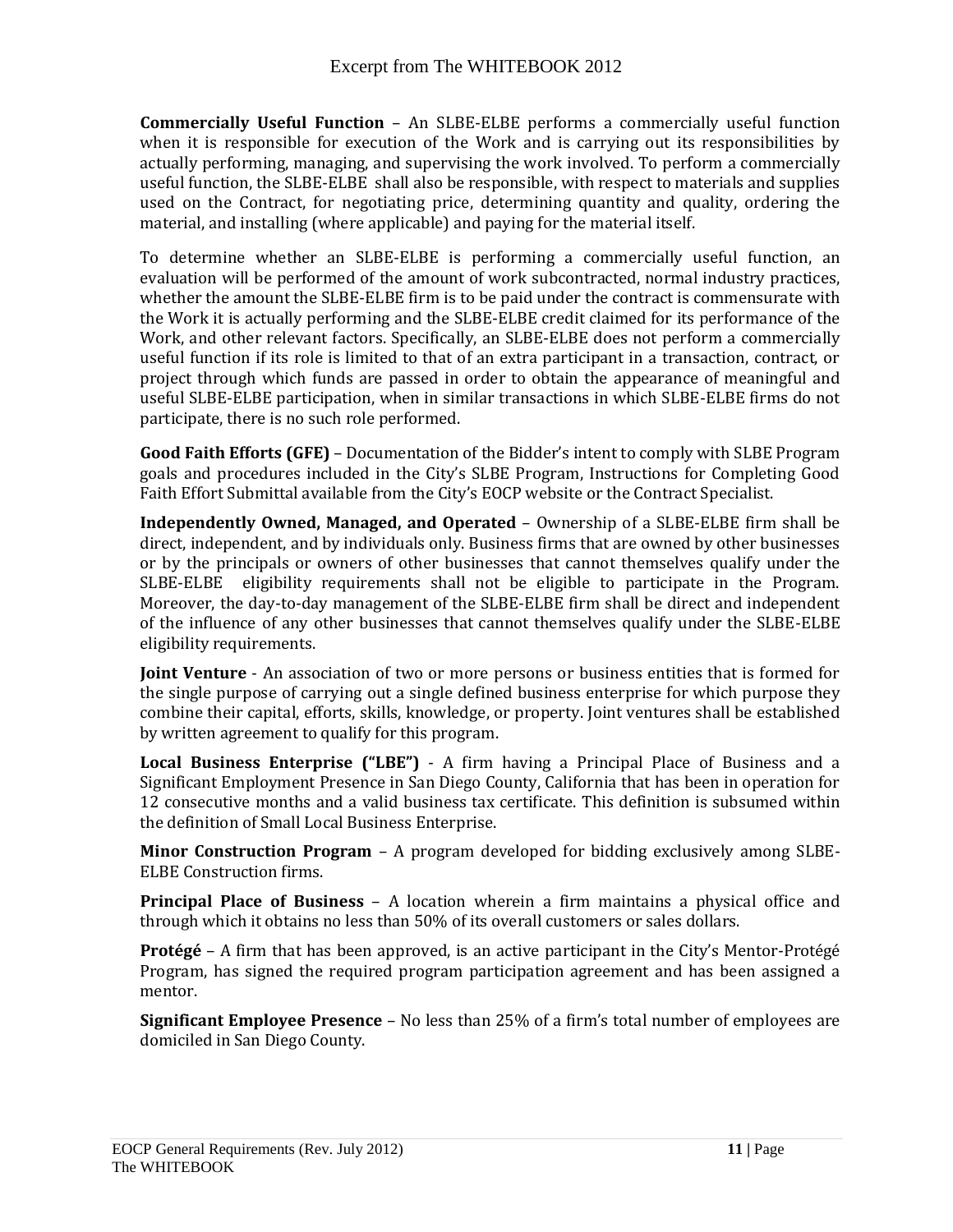- **C. SUBCONTRACTOR PARTICIPATION.** SLBE–ELBE firms will be recognized as participants in the Contract according to the following criteria:
	- 1. For credit to be allowed toward respective participation level, all listed SLBE-ELBE firms shall have been certified by the Bid due date.
	- 2. The Subcontractor shall perform a commercially useful function for credit to be allowed toward subcontractor participation levels. The Subcontractor shall be required by the Contractor to be responsible for execution of a distinct element of the Work and shall carry out its responsibility by actually performing and supervising its own workforce.
	- 3. If the Bidder is seeking the recognition of materials, supplies, or both towards achieving any mandatory subcontracting participation level, the Bidder shall indicate on Form AA40 with the Bid.
		- 1. If the materials or supplies are obtained from a SLBE-ELBE manufacturer, the Bidder will receive 100% of the cost of the materials or supplies toward SLBE participation. For the purposes of counting SLBE-ELBE participation a manufacturer is a firm that operates or maintains a factory or establishment that produces, on the premises, the materials, supplies, articles, or equipment required under the contract and of the general character described by the specifications.
		- 2. If the materials or supplies are obtained from a SLBE-ELBE supplier, the Bidder will receive 60% of the cost of the materials or supplies toward SLBE participation. For the purposes of counting SLBE-ELBE participation a Supplier is a firm that owns, operates, or maintains a store, warehouse, or other establishment in which the materials, supplies, articles or equipment of the general character described by the specifications and required under the contract are bought, kept in stock, and regularly sold or leased to the public in the usual course of business. To be a supplier, the firm must be an established, regular business that engages, as its principal business and under its own name, in the purchase and sale or lease of the products in question. A person may be a supplier in such bulk items as petroleum products, steel, cement, gravel, stone, or asphalt without owning, operating, or maintaining a place of business if the person both owns and operates distribution equipment for the products. Any supplementing of suppliers' own distribution equipment shall be by a long-term lease agreement and not on an ad hoc or contract-by-contract basis.
		- 3. If the materials or supplies are obtained from a SLBE-ELBE, which is neither a manufacturer nor a supplier, the entire amount of fees or commissions charged for assistance in the procurement of the materials and supplies, fees or transportation charges for the delivery of materials or supplies required on a job site will be counted toward SLBE-ELBE participation, provided the fees are reasonable and not excessive as compared with fees customarily allowed for similar services. No portion of the cost of the materials and supplies themselves will be counted toward SLBE-ELBE participation.
	- 4. If the Bidder is seeking the recognition of SLBE-ELBE Trucking towards achieving any mandatory subcontracting participation level, the Bidder shall indicate on Form AA35 with the Bid. The following factors will be evaluated in determining the credit to be allowed toward the respective participation level: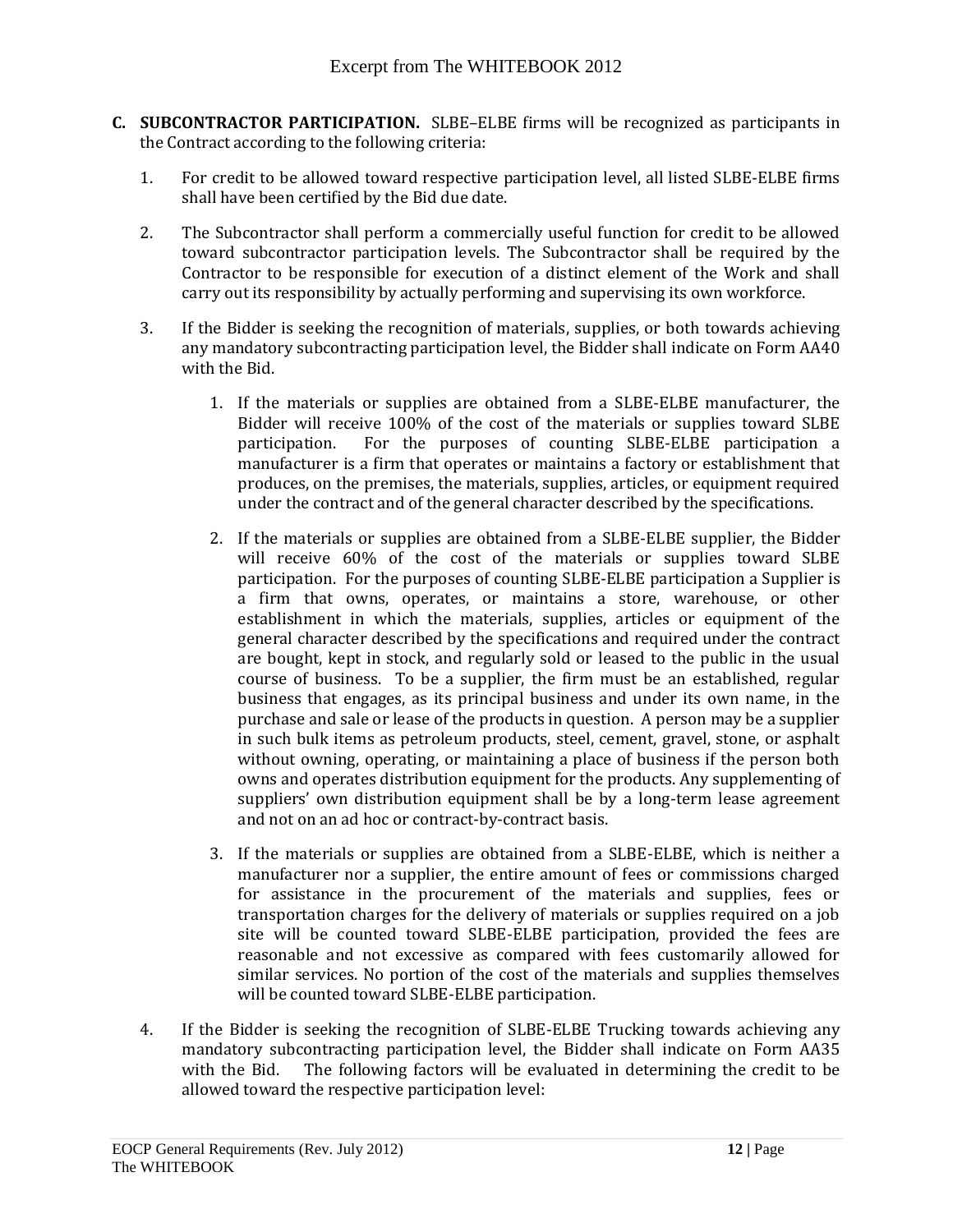- 1. The SLBE-ELBE shall be responsible for the management and supervision of the entire trucking operation for which it is getting credit on a particular contract, and there cannot be a contrived arrangement for the purpose of counting SLBE-ELBE participation.
- 2. The SLBE-ELBEE shall itself own and operate at least one fully licensed, insured, and operational truck used on the contract.
- 3. The SLBE-ELBE receives credit for the total value of the transportation services it provides on the contract using trucks it owns, insures, and operates using drivers it employs.
- 4. The SLBE-ELBE may lease trucks from another SLBE-ELBE firm including an owneroperator, who is certified as a SLBE-ELBE. The SLBE-ELBE who leases trucks from another SLBE-ELBE receives credit for the total value of the transportation services the lessee SLBE-ELBE provides on the contract.
- 5. The SLBE-ELBE may also lease trucks from a non-SLBE-ELBE firm, including an owner operator. The SLBE-ELBE who leases trucks from a non-SLBE-ELBE is entitled to credit for the total value of transportation services provided by non-SLBE-ELBE lessees not to exceed the value of transportation services provided by SLBE-ELBE owned trucks on the contract. Additional participation by non-SLBE-ELBE lessees receives credit only for the fee or commission it receives as a result of the lease arrangement.
- 6. A lease shall indicate that the SLBE-ELBE has exclusive use of and control over the truck. This does not preclude the leased truck from working for others during the term of the lease with the consent of the SLBE-ELBE, so long as the lease gives the SLBE-ELBE absolute priority for use of the leased truck.

# **D. SLBE-ELBE SUBCONTRACTOR PARTICIPATION PERCENTAGES.**

- 1. Contracts valued at \$1,000,000 and above include a mandatory subcontractor participation requirement for SLBE–ELBE firms.
	- a) The Bidder shall achieve the mandatory subcontractor participation requirement or demonstrate GFE.
	- b) The Bidders shall indicate the participation on Forms AA35 and AA40 as applicable regardless of the dollar value.
	- c) An SLBE-ELBE Bidder may count its own participation toward achieving the mandatory goal as long as the SLBE-ELBE Bidder performs 51% of the Contract Price.
- 2. Contracts Valued over \$500,000 and under \$1,000,000 shall include the mandatory subcontractor participation requirements described above and the following:
	- a) 5% bid discount for SLBE-ELBE firms.
	- b) Non-certified Contractor will receive 5% bid discount if they achieve the specified mandatory subcontracting participations.
	- c) Bid discounts shall not apply if the award will result in a total contract cost of \$50,000 in excess of the apparent lowest Bid.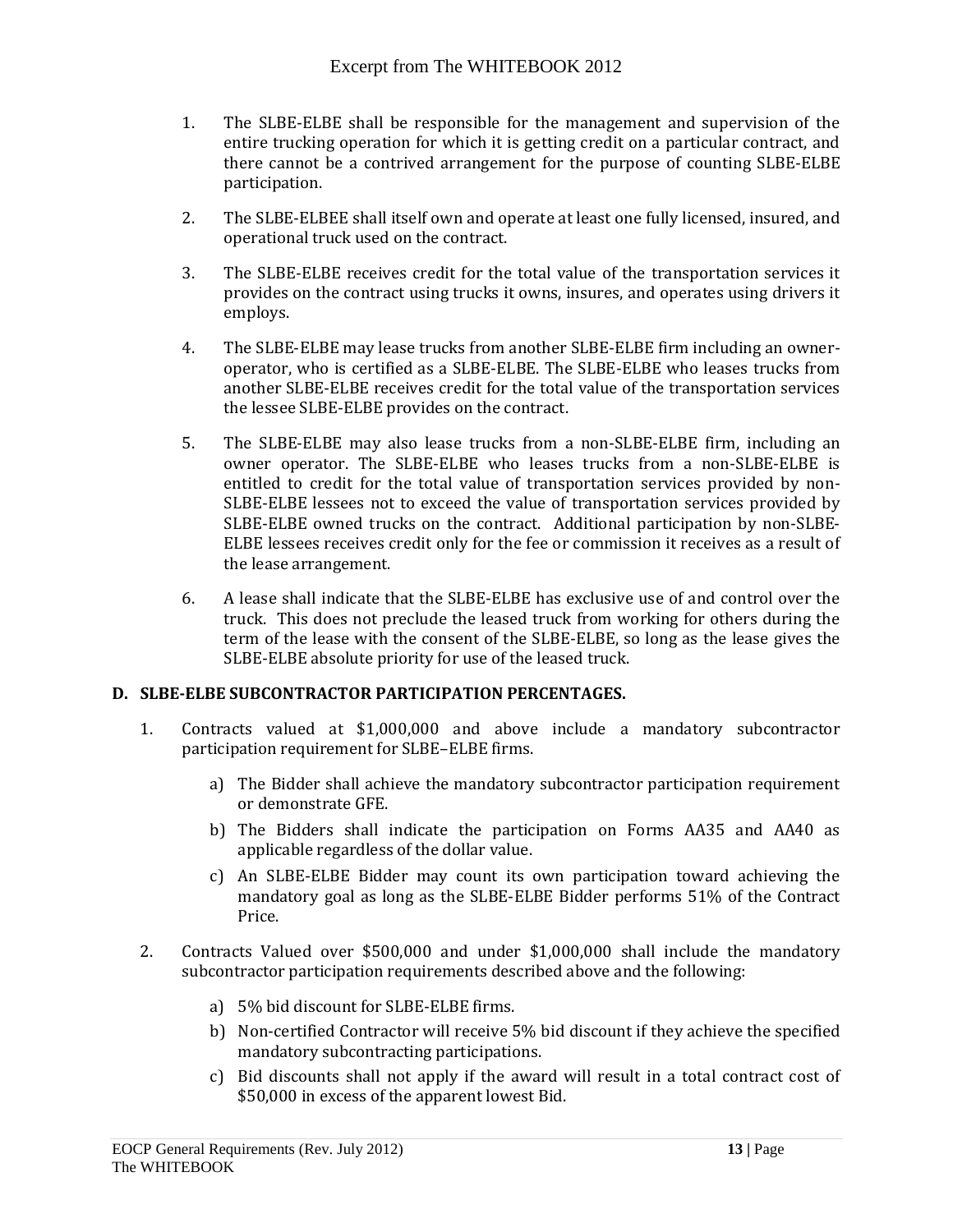- d) In the event of a tie bid between a SLBE-ELBE Bidder and a non-SLBE-ELBE Bidder, the SLBE-ELBE Bidder will be awarded the Contract.
- e) In the event of a tie bid between a discounted Bid and a non-discounted Bid, the discounted Bid will be awarded the Contract.
- 3. Minor Public Works Projects Contracts valued over \$250,000 up to \$500,000 will be considered Minor Construction Projects and will be awarded through a competitive bid process open only to City certified SLBE-ELBE firms. If there are no bidders or no responsible bidders, the Contract will be made available to all Bidders and subject to requirements listed in "Major Public Works Projects" sections above.
- 4. Contracts valued at \$250,000 and below will also be considered Minor Construction Projects and will be awarded through a competitive bid process open only to City certified ELBEs unless there are less than 2 firms available at which it will be awarded through a competitive process open only to the City certified SLBE-ELBE firms. If there are no bidders or no responsible bidders, the Contract will be made available to all Bidders and subject to requirements listed in Major Public Works Projects above.

# **E. JOINT VENTURES.**

- 1. The City may allow for Joint Venture bid discounts on some contracts. Contracts that allow for Joint Venture bid discounts will be designated in Bid documents. A firm that is bidding or competing for City contracts may partner with a certified SLBE or ELBE to compete for contracts as a Joint Venture.
- 2. A Joint Venture shall be between two entities with the same discipline or license as required by the City. Joint ventures will receive bid discounts depending on the SLBE or ELBE percentage of participation. To be eligible for a discount, a Joint Venture Agreement shall be approved by the City at the time of Bid submittal. The maximum allowable discount shall be 5%. The parties shall agree to enter in the relationship for the life of the projects.
- 3. Joint Venture shall submit a Joint Venture Management Plan, a Joint Venture Agreement, or both at least 2 weeks prior to the Bid due date. Copies of the Joint Venture applications are available upon request to the Contract Specialist. Each agreement or management plan shall include the following:
	- 1. Detailed explanation of the financial contribution for each partner;
	- 2. List of personnel and equipment used by each partner;
	- 3. Detailed breakdown of the responsibilities of each partner;
	- 4. Explanation of how the profits and losses will be distributed;
	- 5. Description of the bonding capacity of each partner; and
	- 6. Management or incentive fees available for any one of the partners (if any).
- 4. Commercially Useful Functions Performed by Joint Venture Partners Each Joint Venture partner shall perform a "commercially useful function" as the term is defined herein. An SLBE or ELBE that relies on the resources and personnel of a non-SLBE or ELBE firm will not be deemed to perform a "commercially useful function".
- 5. License Requirements Each Joint Venture partner shall possess licenses appropriate for the discipline for which a proposal is being submitted. If a Joint Venture is bidding on a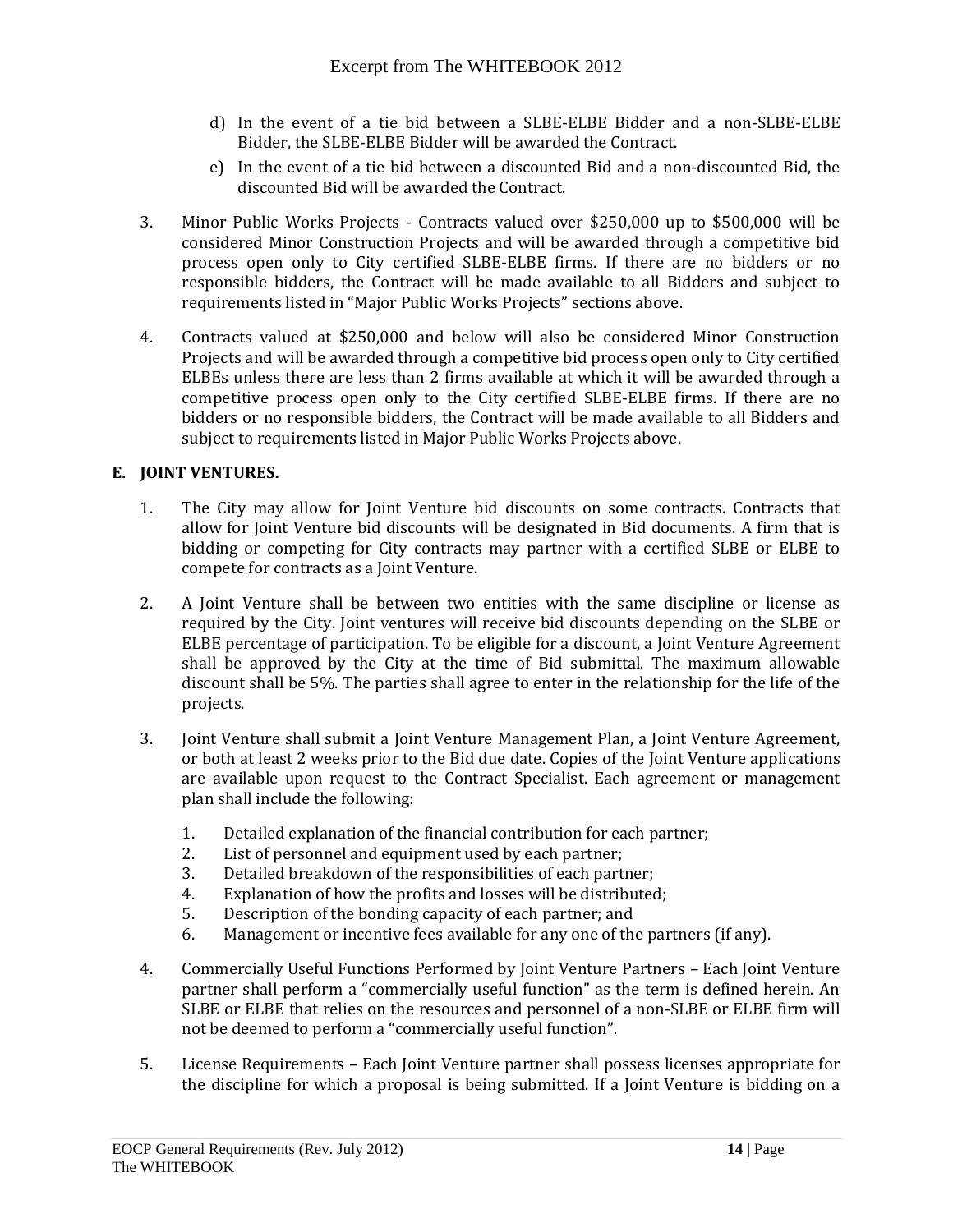single trade project, at the time of bid submittal, each Joint Venture partner shall possess the requisite specialty license for that trade bid.

- 6. Delineation of Work The SLBE or ELBE partner shall clearly define the portion of the Work to be performed. This work shall be of the similar type of work the SLBE or ELBE partner performs in the normal course of its business. The Joint Venture Participation Form shall specify the Bid items to be performed by each individual Joint Venture partner. Lump sum Joint Venture participation shall not be acceptable.
- 7. Responsibilities of the SLBE or ELBE Joint Venture Partner:
	- 1. The SLBE or ELBE partner shall share in the control, management responsibilities, risks and profits of the Joint Venture in proportion with the level of participation in the project.
	- 2. The SLBE or ELBE partner shall perform work that is commensurate with its experience.
	- 3. The SLBE or ELBE partner shall use its own employees and equipment to perform its portion of the Work.
	- 4. The Joint Venture as a whole shall perform Bid items that equal or exceed 50% of the Contract Price, excluding the cost of manufactured items, in order to be eligible for a Joint Venture discount.

# **F. MAINTAINING PARTICIPATION LEVELS.**

- 1. Credit and preference points are earned based on the level of participation proposed prior to the award of the Contract. Once the Project begins the Contractor shall achieve and maintain the SLBE-ELBE participation levels for which credit and preference points were earned. The Contractor shall maintain the SLBE-ELBE percentages indicated at the Award of Contract and throughout the Contract Time.
- 2. If the City modifies the original scope of Work, the Contractor shall make reasonable efforts to maintain the SLBE-ELBE participation for which creditor preference points were earned. If participation levels shall be reduced, approval shall be received from the City prior to making changes.
- 3. The Contractor shall notify and obtain written approval from the City in advance of any reduction in subcontract scope, termination, or substitution for a designated SLBE-ELBE subcontractor. Failure to do so shall constitute a material breach of the Contract.
- 4. If the Contractor fails to maintain the SLBE-ELBE participation listed at the time the contract is awarded, and has not received prior approval from the City, the City may declare the Contractor in default of its contract with the City.
- 5. The Contractor shall submit its Final Payment Report including all subcontracting activities to the City within 15 days after the Work has been accepted. Failure to comply may result in assessment of liquidated damages or withholding of retention. The City will review and verify 100% of subcontract participation reported in the Final Payment Reporting prior to approval and release of final retention to the Contractor. In the event such withheld retention includes sums that are due to Subcontractors for successfully completed work, the City may authorize payment by the City of that portion of the withheld retention via a joint check.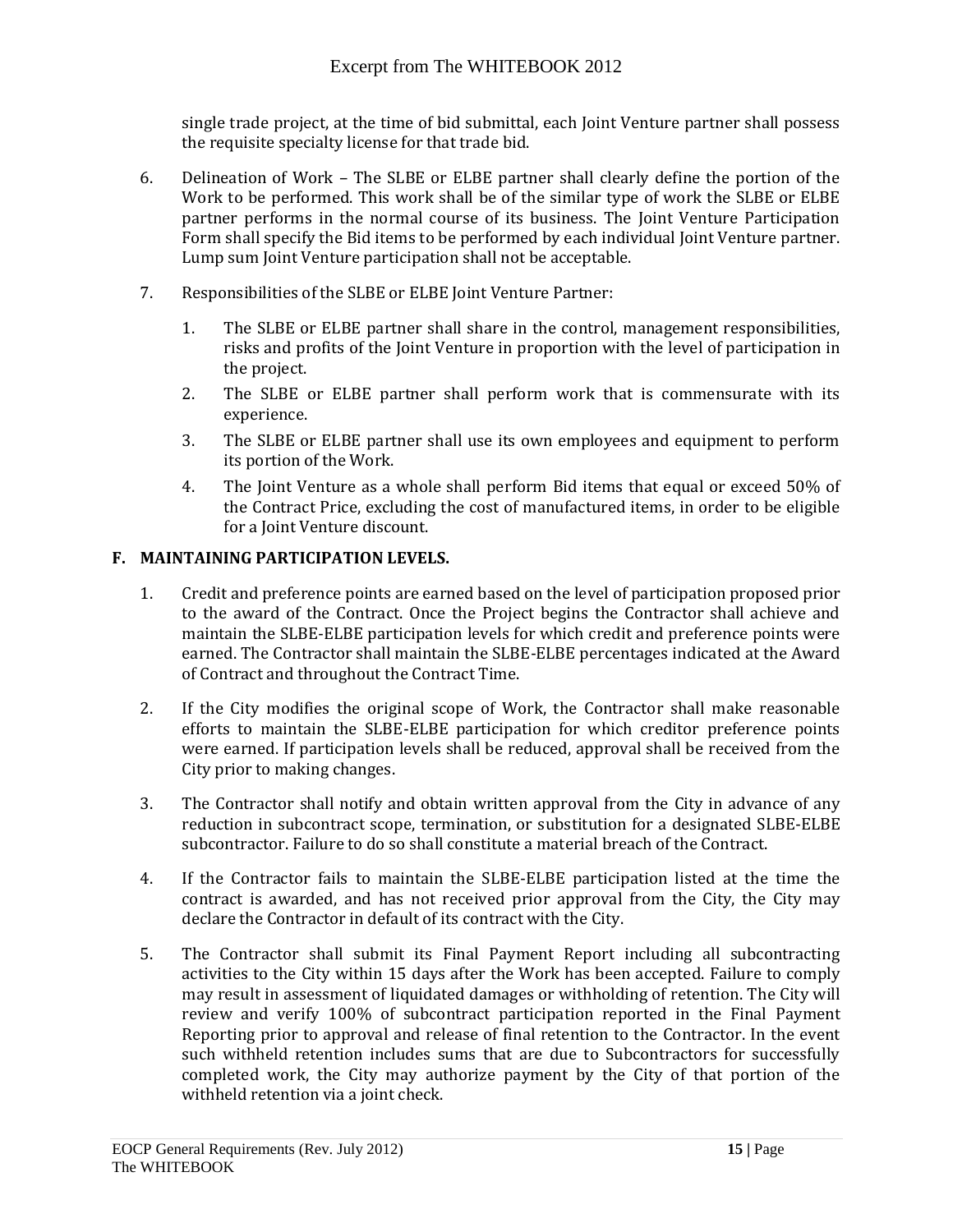#### **G. SUBCONTRACTING EFFORTS REVIEW AND EVALUATION.**

- 1. Documentation of Bidder's subcontracting efforts will be reviewed by EOCP to verify that the Bidder made subcontracting opportunities available to a broad base of qualified subcontractors, negotiated in good faith with interested subcontractors, and did not reject any bid for unlawful discriminatory reasons. The EOCP review is based on the federal "Six Good Faith Efforts" model.
- 2. The GFE are required methods to ensure that all ELBE and SLBE firms have the opportunity to compete for the City's Public Works procurements. The Six Good Faith Efforts also known as affirmative steps represent GFE to attract and utilize ELBE and SLBE firms:
	- 1. Ensure ELBE firms are made aware of contracting opportunities to the fullest extent practicable through outreach and recruitment activities.
	- 2. Make information of forthcoming opportunities available to SLBE-ELBE firms and arrange time for contracts and establish delivery schedules, where requirements permit, in a way that encourages and facilitates participation by SLBE-ELBE firms in the competitive process. This includes posting solicitations for bids or proposals for a minimum of 10 Working Days before the Bid or Proposal due date.
	- 3. Consider in the contracting process whether firms competing for large contracts could subcontract with SLBE-ELBE firms.
	- 4. Encourage contracting with a consortium of ELBE-SLBE firms when a contract is too large for one of these firms to handle individually.
	- 5. Use the services and assistance of the City's EOC Office and the SLBE-ELBE Directory.
	- 6. If the Contractor awards subcontracts, it shall require the Subcontractors to take the steps in subparagraphs (a)-(e) of this subsection.

# **H. GOOD FAITH EFFORT DOCUMENTATION.**

If the specified SLBE-ELBE subcontractor participation percentages are not met, the Bidder shall submit information necessary to establish adequate GFE were taken to meet the contract subcontractor participation percentages. See the City's document titled "Small Local Business (SLBE) Program, INSTRUCTIONS FOR BIDDERS COMPLETING THE GOOD FAITH EFFORT SUBMITTAL" for the documentation requirements posted on the City's website at the time of Bid.

- **I. SUBCONTRACTOR SUBSTITUTION.** Evidence of fraud or discrimination in substitution of subcontractors will result in sanctions including assessment of penalty fines, termination of contract or debarment. This section does not replace applicable California Public Contract Code.
- **J. FALSIFICATION OF SUB-AGREEMENT AND FRAUD.** Falsification or misrepresentation of a sub-agreement as to company name, contract amount or actual work performed by Subcontractor, or any falsification or fraud on the part of Bidders in the submission of documentation and forms pursuant to this program, will result in sanctions against the Bidder including assessment of penalty fines, termination of the Contract, or debarment. Instances of falsification or fraud which are indicative of an attempt by Bidders to avoid subcontracting with certain categories of subcontractors on the basis of race, gender, religion, national origin,